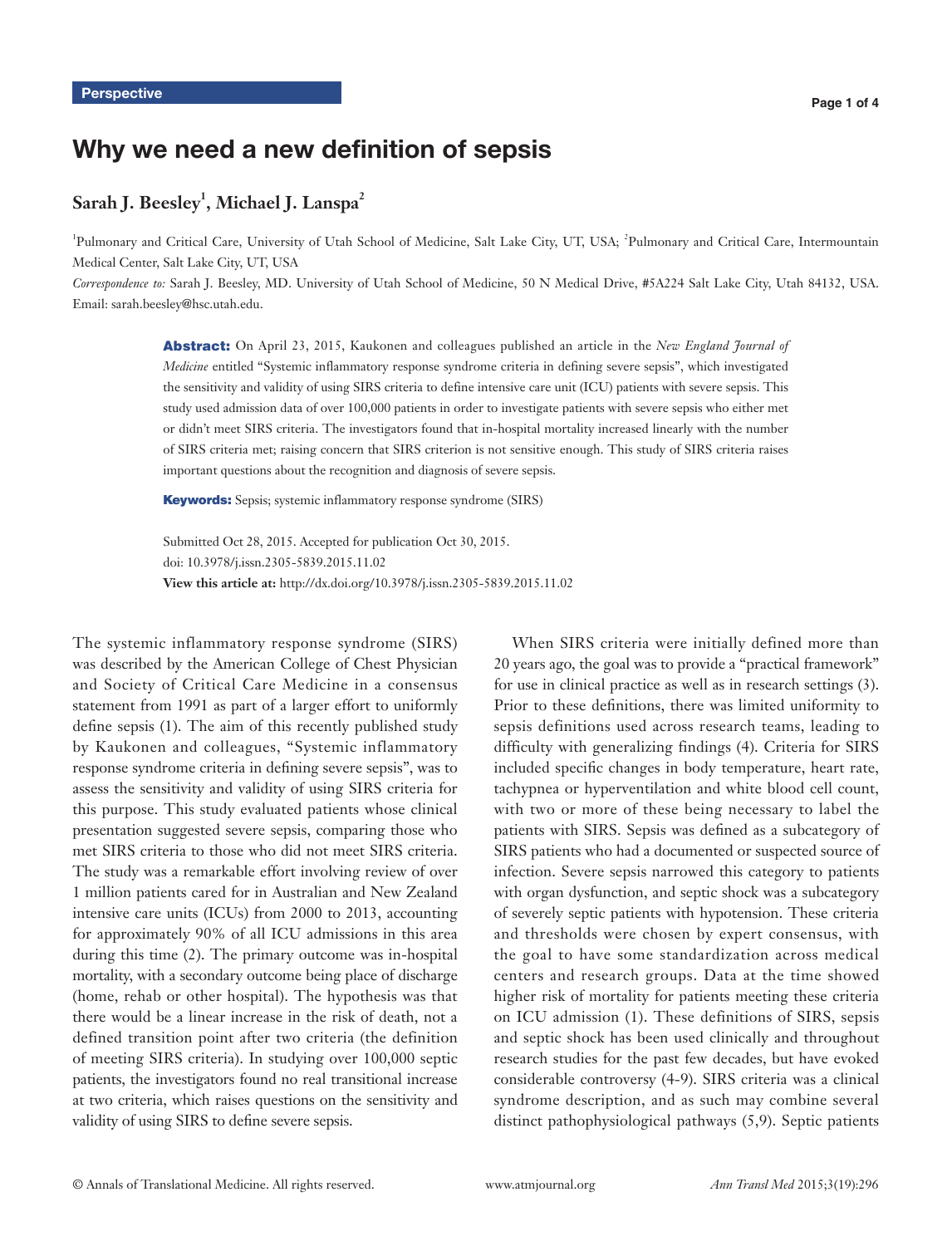#### **Page 2 of 4**

who do not fulfill SIRS criteria may be excluded from sepsis investigations, and may receive a delay in appropriate treatment. Kaukonen and colleagues have made a significant contribution by investigating the clinical outcomes for this group of patients who would otherwise be excluded by the SIRS definition.

This study aimed to evaluate sensitivity, face validity and construct validity of SIRS. Sensitivity is the ability of a test to recognize true positives, while specificity measures number of true negatives correctly identified. In a screening test for a potentially life-threatening disease, such as severe sepsis, high sensitivity would be valued over high specificity so that cases are not missed. An important concern raised by this study is that one in eight patients with sepsis is missed by the SIRS criteria, indicating an undesirably low sensitivity. Investigators have also criticized SIRS criteria for the lack of ability to differentiate between septic and non-septic patients (poor specificity) (10). The face validity refers to the transparency or relevance of a test as it appears to test participants, i.e., that the test looks like it is going to measure what it's supposed to measure (11). Examining the face validity requires some idea of what those using the test believe it should show. Construct validity indicates the degree to which a test measures what it purports to measure. Although the study did not explicitly study or quantify how much the SIRS criteria contribute to making a diagnosis of sepsis, it is a reasonable inference that many critical care clinicians use SIRS criteria in their diagnosis of a septic patient. However, SIRS criteria are not required for a diagnosis of sepsis (contrary to the 1991 consensus definition), as some patients were labeled as SIRS-negative and simultaneously identified by clinicians as having sepsis. SIRS was not designed to measure illness severity or shortterm sepsis mortality but was designed to be exquisitely sensitive in not missing patients with sepsis, and therefore is lacking in construct validity.

A central limitation of all studies of severe sepsis is that there is no accepted gold standard for a definition of severe sepsis. Kaukonen's study, although excellent, is not immune to this limitation. The designation of severe sepsis was limited to information obtained in the first 24 hours of ICU admission and based on coding at that time: severe sepsis was defined as having APACHE III diagnoses of infection plus at least one organ failure or APACHE III diagnoses of severe sepsis or septic shock. Therefore, the diagnosis of sepsis in this study is really a definition based on coding and APACHE III diagnoses, a method which may have inherent limitations, much like the 1991 consensus definition that relies on SIRS.

Patients labeled as SIRS-positive severe sepsis met two or more SIRS criteria in addition to these criteria for severe sepsis, while SIRS-negative severe sepsis met less than two SIRS criteria. Pneumonia, gastrointestinal rupture, and biliary infection were common diagnoses (18.2%, 18.5% and 10.4%, respectively) among the SIRS-negative patients. Of SIRS-negative patients, 20% (n=2,624) did not meet any SIRS criteria. This group had a high proportion of patients with septic shock (33%, n=866) or mechanical ventilation (51%, n=1,329). Although these proportions may seem high, they represent a very small percentage of all patients. Only 0.8% of patients with septic shock and 1.2% of patients with mechanical ventilation had zero SIRS criteria. Taken together, the data suggest that clinicians are more likely to diagnosis a SIRS negative patient with sepsis if they have severe organ failure, such as shock or respiratory failure, or if there is evidence of a disease that is highly associated with infection. Like all studies that rely on clinical registry surveillance, data were gathered by collectors in the ICU as part of a routine process, which is by design susceptible to missing information as well as misclassification. However, individual validation of whether all 1.2 million patients were appropriately categorized is infeasible. Similarly, in a study of this magnitude, there is no feasible mechanism by which one could identify all patients that were incorrectly excluded from the study.

It is difficult to identify patients with severe sepsis in a way that allows classification for both clinical care and research purposes. Reliance solely on SIRS criteria may be insufficiently sensitive, and is certainly not specific. Therefore, there may be value in using a screening test for sepsis (highly sensitive) and a confirmatory test (highly specific). SIRS has never been very specific (12) and was not designed to be so. Sepsis and SIRS criteria have been reevaluated by the Surviving Sepsis Campaign and the diagnostic criteria for sepsis were significantly expanded to include an extensive list of other indicators of infection, inflammation, hemodynamic abnormalities or organ dysfunction (13-16). The myriad indicators of sepsis in the revised definition may increase sensitivity, but the need for specificity remains unfulfilled. As a response, several biomarkers have been investigated for use in confirming the diagnosis of sepsis, including procalcitonin, C-reactive protein, tumor necrosis factor-α, various interleukins and protein C (7). Procalcitonin may have the most utility for identifying an infectious cause of SIRS (7,17) and there have been suggestions for using procalcitonin levels to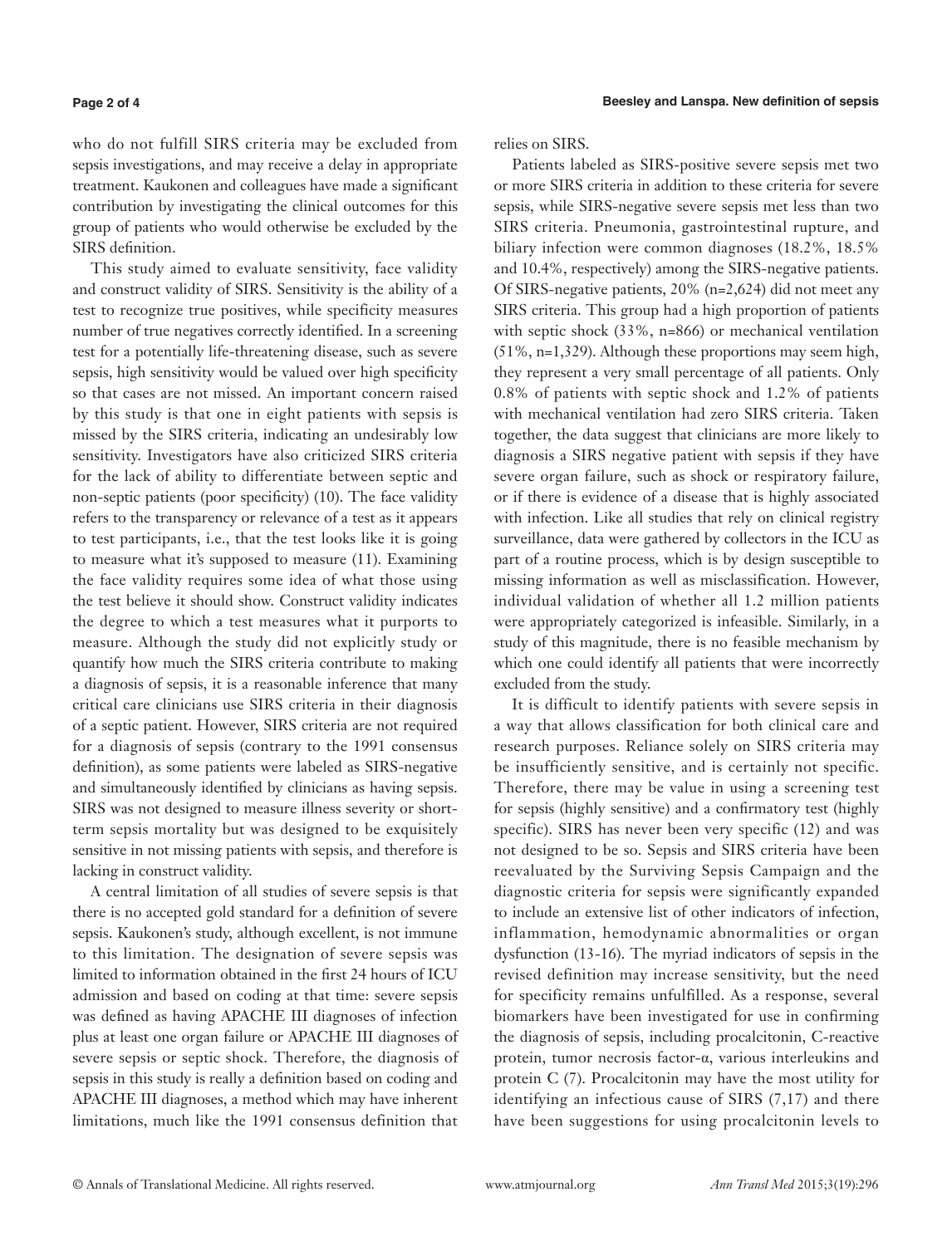#### **Annals of Translational Medicine, Vol 3, No 19 November 2015 Page 3 of 4**

classify sepsis and grade severity (18). Testing to this point indicates that procalcitonin is more sensitive and less specific, depending on cutoff values used (19,20). However, these biomarkers remain investigational, and have yet to be validated sufficiently for widespread clinical use.

We believe that future directions for improving identification of sepsis may rely on more complex quantification. The SIRS definition is simple clinically and is an easy set of inclusion criteria for sepsis research (21-23). However, the clinician, when diagnosing sepsis, is likely subconsciously applying a Bayesian algorithm that includes the SIRS criteria as well as several other clinical parameters, such as severity of disease (for example, giving more weight to a white blood cell count of 21,000 *vs*. 11,000 cells/µL) or known diseases that confer a high probability of sepsis (i.e., intestinal perforation). A complex algorithm that attempts to recognize this clinical syndrome may prove superior to more conventional definitions. Several other scoring systems have improved accuracy by weighting continuous *vs*. dichotomous data, such as the eCURB *vs*. the CURB-65 for scoring pneumonia (24). Complex Bayesian scoring systems would require a computer, ideally, to quickly acquire and process several clinical data from the patient's record and produce a diagnostic probability of sepsis. The data acquired from Kaukonen and colleagues' study is an excellent resource that could be used to develop and test such systems.

The results of Kaukonen and colleagues' study demonstrate that the SIRS criteria are flawed in recognizing sepsis. The results of this study will likely not directly change clinical practice, as clinicians are already diagnosis sepsis by rules that differ from the 1991 consensus statement, which implies that there is already recognition among clinicians that the SIRS criteria are limited. Perhaps some clinicians, upon reading this study, will be reminded that patients who do not meet SIRS criteria still may have significant morbidity and mortality. However, the true value of this study is the insight it affords in future leaders of critical care in designing new criteria for recognition of sepsis. This study should be a call to arms that critical care physicians and hospitals need to develop a better screening tool than the current one. The future diagnostic method will likely employ large, multidimensional clinical data obtained from the medical record and Bayesian algorithms to arrive at an improved determination of sepsis.

#### Acknowledgements

None.

#### Footnote

*Conflicts of Interest:* The authors have no conflicts of interest to declare.

#### **References**

- 1. Bone RC, Balk RA, Cerra FB, et al. Definitions for sepsis and organ failure and guidelines for the use of innovative therapies in sepsis. The ACCP/SCCM Consensus Conference Committee. American College of Chest Physicians/Society of Critical Care Medicine. Chest 1992;101:1644-55.
- 2. Kaukonen KM, Bailey M, Pilcher D, et al. Systemic inflammatory response syndrome criteria in defining severe sepsis. N Engl J Med 2015;372:1629-38.
- 3. Levy MM, Fink MP, Marshall JC, et al. 2001 SCCM/ ESICM/ACCP/ATS/SIS International Sepsis Definitions Conference. Crit Care Med 2003;31:1250-6.
- 4. Cohen J, Guyatt G, Bernard GR, et al. New strategies for clinical trials in patients with sepsis and septic shock. Crit Care Med 2001;29:880-6.
- 5. Abraham E, Matthay MA, Dinarello CA, et al. Consensus conference definitions for sepsis, septic shock, acute lung injury, and acute respiratory distress syndrome: time for a reevaluation. Crit Care Med 2000;28:232-5.
- 6. Rangel-Frausto MS, Pittet D, Costigan M, et al. The natural history of the systemic inflammatory response syndrome (SIRS). A prospective study. JAMA 1995;273:117-23.
- 7. Marik PE. Definition of sepsis: not quite time to dump SIRS? Crit Care Med 2002;30:706-8.
- 8. Marshall JC. SIRS and MODS: what is their relevance to the science and practice of intensive care? Shock 2000;14:586-9.
- 9. Vincent JL. Dear SIRS, I'm sorry to say that I don't like you... Crit Care Med 1997;25:372-4.
- 10. Sprung CL, Sakr Y, Vincent JL, et al. An evaluation of systemic inflammatory response syndrome signs in the Sepsis Occurrence In Acutely Ill Patients (SOAP) study. Intensive Care Med 2006;32:421-7.
- 11. Weiner IB, Craighead WE. The Corsini Encyclopedia of Psychology. 4th ed. Hoboken, New Jersey: John Wiley and Sons, 2010.
- 12. Brun-Buisson C. The epidemiology of the systemic inflammatory response. Intensive Care Med 2000;26 Suppl 1:S64-74.
- 13. Levy MM, Fink MP, Marshall JC, et al. 2001 SCCM/